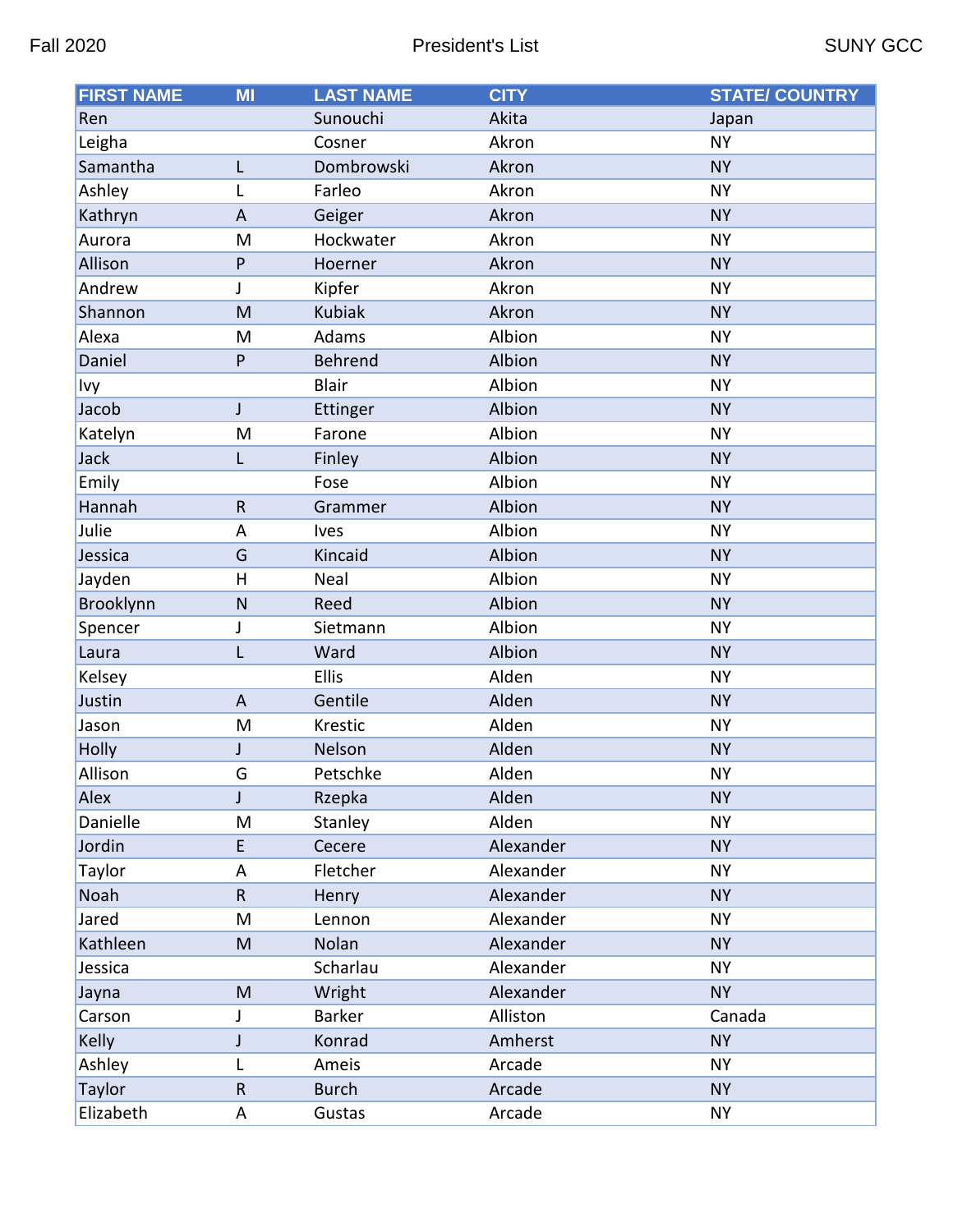| <b>FIRST NAME</b> | MI                        | <b>LAST NAME</b> | <b>CITY</b>    | <b>STATE/ COUNTRY</b> |
|-------------------|---------------------------|------------------|----------------|-----------------------|
| <b>Brandi</b>     | L                         | Hartman          | Arcade         | <b>NY</b>             |
| Aubrey            | L                         | Holland          | Arcade         | <b>NY</b>             |
| Emily             | T                         | Kelly            | Arcade         | <b>NY</b>             |
| Catherine         | L                         | Ludwig           | Arcade         | <b>NY</b>             |
| Darcy             | M                         | <b>Barber</b>    | Attica         | <b>NY</b>             |
| <b>Betsy</b>      | E                         | Bowen            | Attica         | <b>NY</b>             |
| Abigail           | E                         | Bykowski         | Attica         | <b>NY</b>             |
| Miguel            | M                         | Lopez            | Attica         | <b>NY</b>             |
| <b>Alexis</b>     | $\mathsf{N}$              | Remington        | Attica         | <b>NY</b>             |
| Carrie            | R                         | Rengert          | Attica         | <b>NY</b>             |
| Kayla             | ${\sf R}$                 | Warwick          | Attica         | <b>NY</b>             |
| Caleb             | S                         | Gregg            | Avon           | <b>NY</b>             |
| Abigail           | L                         | Horne            | Avon           | <b>NY</b>             |
| Ethan             |                           | McCabe           | Avon           | <b>NY</b>             |
| Austin            | M                         | Perkins          | Avon           | <b>NY</b>             |
| Kristina          | C                         | Webster          | Avon           | <b>NY</b>             |
| Megan             | $\mathsf{C}$              | Gilman           | <b>Basom</b>   | <b>NY</b>             |
| Stephanie         | A                         | Gilman           | <b>Basom</b>   | <b>NY</b>             |
| <b>Mabel Rose</b> | M                         | <b>Betron</b>    | Batavia        | <b>NY</b>             |
| Heidi             | M                         | <b>Bremiller</b> | Batavia        | <b>NY</b>             |
| Amanda            | Г                         | Burshtynsky      | Batavia        | <b>NY</b>             |
| Alyssa            | M                         | Cook             | Batavia        | <b>NY</b>             |
| Meredith          | H                         | Cutro            | <b>Batavia</b> | <b>NY</b>             |
| Cortney           | L                         | Dawson           | Batavia        | <b>NY</b>             |
| Ashley            | $\mathsf{A}$              | Dunham           | <b>Batavia</b> | <b>NY</b>             |
| Nicolle           | D                         | Fortes           | Batavia        | <b>NY</b>             |
| Tyler             | ${\sf R}$                 | Fuller           | <b>Batavia</b> | <b>NY</b>             |
| Stephen           | P                         | Gilebarto        | Batavia        | <b>NY</b>             |
| <b>Bryan</b>      | $\boldsymbol{\mathsf{A}}$ | Giltner          | Batavia        | <b>NY</b>             |
| Kristen           | R                         | Gloskowski       | Batavia        | <b>NY</b>             |
| Anthony           | R                         | Haitz            | Batavia        | <b>NY</b>             |
| Connor            | D                         | Hyde-Hamilton    | Batavia        | <b>NY</b>             |
| Megan             | E                         | Jacques          | <b>Batavia</b> | <b>NY</b>             |
| Michael           | R                         | <b>Krick</b>     | Batavia        | <b>NY</b>             |
| <b>Brittaney</b>  | M                         | Lang             | Batavia        | <b>NY</b>             |
| Jamie             | Α                         | McClurg          | Batavia        | <b>NY</b>             |
| Monique           | M                         | McKenrick        | Batavia        | <b>NY</b>             |
| Gregory           | D                         | Metz             | Batavia        | <b>NY</b>             |
| Macy              | $\boldsymbol{\mathsf{A}}$ | Midla            | <b>Batavia</b> | <b>NY</b>             |
| Mara              | E                         | Morgan           | Batavia        | <b>NY</b>             |
| Erik              | $\mathsf{C}$              | Moscicki         | Batavia        | <b>NY</b>             |
| Jan               | P                         | Patterson        | Batavia        | <b>NY</b>             |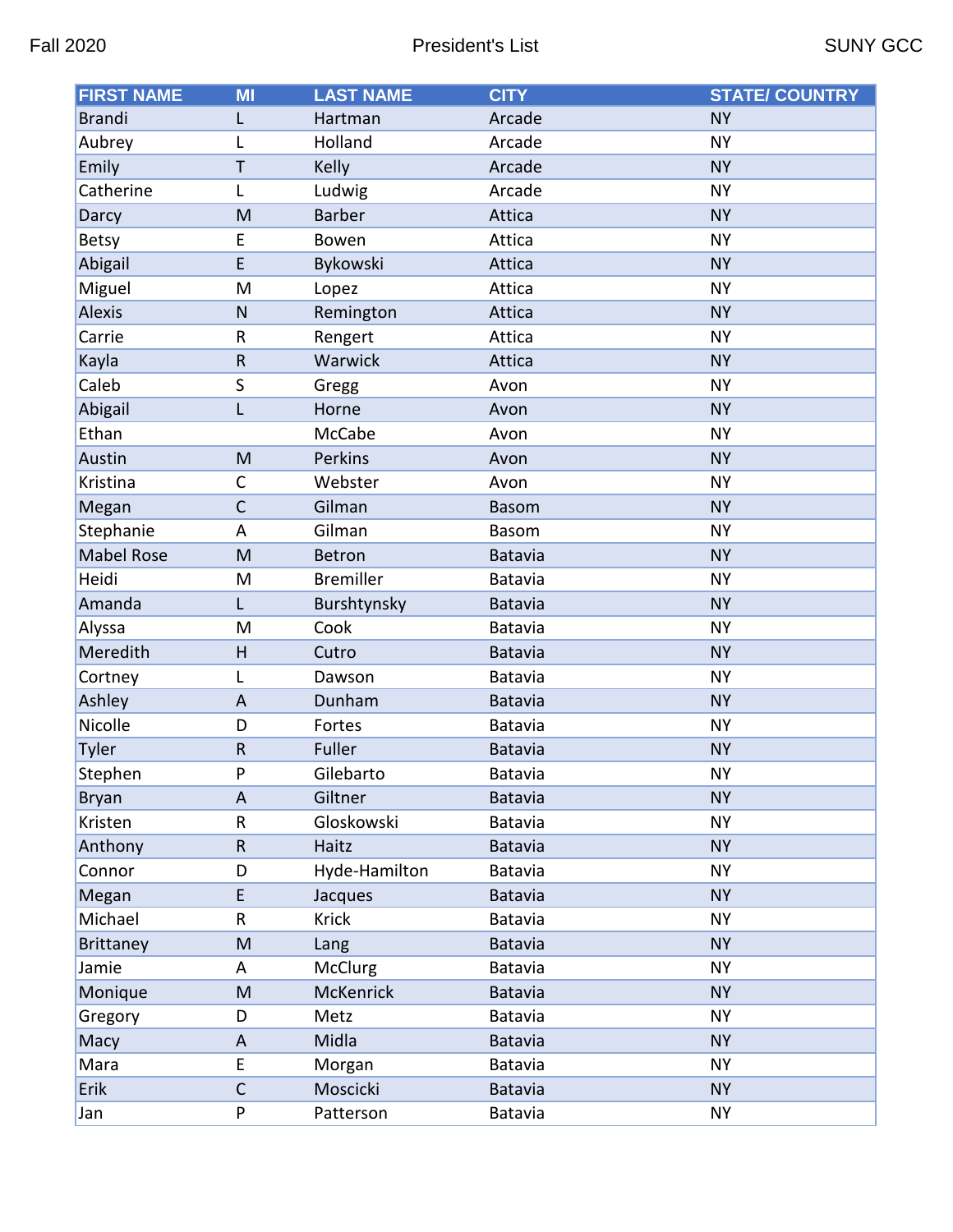| <b>FIRST NAME</b> | <b>MI</b>                 | <b>LAST NAME</b> | <b>CITY</b>            | <b>STATE/ COUNTRY</b> |
|-------------------|---------------------------|------------------|------------------------|-----------------------|
| Corvier           | L                         | Perry            | <b>Batavia</b>         | <b>NY</b>             |
| Sarah             | A                         | Reynolds         | Batavia                | <b>NY</b>             |
| Samuel            | G                         | Rigerman         | Batavia                | <b>NY</b>             |
| Jonathon          | M                         | Ryan             | Batavia                | <b>NY</b>             |
| Alicyn            | M                         | <b>Stack</b>     | <b>Batavia</b>         | <b>NY</b>             |
| Emily             | R                         | Velletta         | Batavia                | <b>NY</b>             |
| Christopher       | M                         | Waide            | Batavia                | <b>NY</b>             |
| <b>Brandon</b>    | Т                         | Warren           | Batavia                | <b>NY</b>             |
| Ryan              | J                         | Weaver           | <b>Batavia</b>         | <b>NY</b>             |
| Trevor            | J                         | Zewan            | Batavia                | <b>NY</b>             |
| <b>Elias</b>      | J                         | Orfanides        | <b>Bath</b>            | <b>NY</b>             |
| Alicia            |                           | Sanford-Johnson  | Bayonne                | <b>NJ</b>             |
| Jillian           | Т                         | Menzie           | Bergen                 | <b>NY</b>             |
| Tinamarie         |                           | Gunther          | Binghamton             | <b>NY</b>             |
| Tamra             |                           | Roche            | <b>Bliss</b>           | <b>NY</b>             |
| Ryan              | M                         | Satchell         | <b>Bliss</b>           | <b>NY</b>             |
| Marissa           | A                         | Salonen-Roperti  | <b>Brockport</b>       | <b>NY</b>             |
| <b>Brandon</b>    | M                         | Stefanski        | <b>Brockport</b>       | <b>NY</b>             |
| Latta             | $\overline{O}$            | Napoli           | <b>Buffalo</b>         | <b>NY</b>             |
| Ruth              |                           | Phanor           | <b>Buffalo</b>         | <b>NY</b>             |
| <b>Brett</b>      | $\boldsymbol{\mathsf{A}}$ | Pirro            | <b>Buffalo</b>         | <b>NY</b>             |
| Taylen            | M                         | Reeb             | <b>Buffalo</b>         | <b>NY</b>             |
| Amanda            |                           | Schreiber        | <b>Buffalo</b>         | <b>NY</b>             |
| John              | J                         | Gabalski         | Byron                  | <b>NY</b>             |
| Alexandra         | M                         | Lord             | <b>Byron</b>           | <b>NY</b>             |
| Gina              | M                         | Crawford         | Caledonia              | <b>NY</b>             |
| <b>Tatianna</b>   | $\mathsf{C}$              | Fahrer           | Caledonia              | <b>NY</b>             |
| Emmalee           | M                         | Hallett          | Caledonia              | <b>NY</b>             |
| Tyler             | M                         | Schwarz          | Canaan                 | <b>NH</b>             |
| Ashley            | N                         | <b>Bliss</b>     | Chaffee                | <b>NY</b>             |
| Jacqueline        | M                         | Haberly          | Cheektowaga            | <b>NY</b>             |
| Mei               |                           | Osada            | Chiba, Chiba           | Japan                 |
| Cecelia           | $\mathsf R$               | Allchin          | Churchville            | <b>NY</b>             |
| Destiney          | G                         | Schultz          | Churchville            | <b>NY</b>             |
| <b>Blaise</b>     |                           | Lucciano         | Clarence               | <b>NY</b>             |
| Marco             |                           | Lucciano         | Clarence               | <b>NY</b>             |
| Angelina          | $\mathsf R$               | Cercone          | <b>Clarence Center</b> | <b>NY</b>             |
| Kelly             | L                         | <b>Drake</b>     | Conesus                | <b>NY</b>             |
| Angel             | M                         | Alexander        | Corfu                  | <b>NY</b>             |
| Nicholas          | C                         | <b>Brown</b>     | Corfu                  | <b>NY</b>             |
| Carley            | D                         | Staebell         | Corfu                  | <b>NY</b>             |
| Allison           | ${\sf N}$                 | Church           | Cowlesville            | <b>NY</b>             |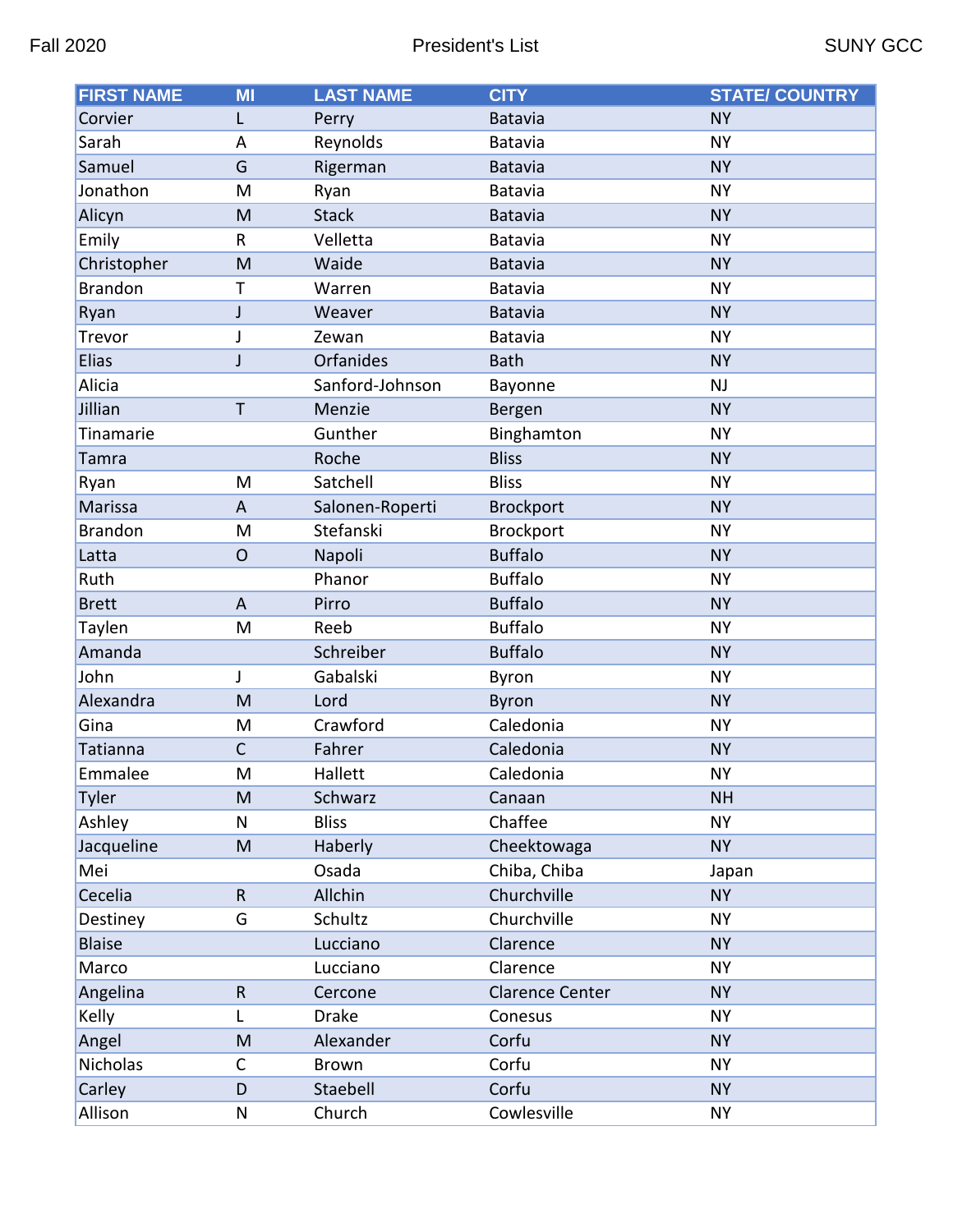| <b>FIRST NAME</b> | $\overline{\mathsf{M}}$   | <b>LAST NAME</b> | <b>CITY</b>                 | <b>STATE/ COUNTRY</b>       |
|-------------------|---------------------------|------------------|-----------------------------|-----------------------------|
| Karli             | A                         | Phillips         | Cowlesville                 | <b>NY</b>                   |
| Rachel            | E                         | Gelabale         | Curacao                     | <b>Netherlands Antilles</b> |
| Jordan            | M                         | Specht           | Curacao                     | <b>Netherlands Antilles</b> |
| Lexus             |                           | Austin           | Dansville                   | <b>NY</b>                   |
| Michelle          | E                         | Frazer           | Dansville                   | <b>NY</b>                   |
| Mariah            | L                         | Goodwin          | Dansville                   | <b>NY</b>                   |
| Carrie            | L                         | Johnson          | Dansville                   | <b>NY</b>                   |
| Alyssa            | J                         | Knights          | Dansville                   | <b>NY</b>                   |
| <b>Brittany</b>   | H                         | Liese            | Dansville                   | <b>NY</b>                   |
| <b>Briana</b>     | M                         | Pape             | Dansville                   | <b>NY</b>                   |
| Erinne            | L                         | Parker           | Dansville                   | <b>NY</b>                   |
| <b>Brandon</b>    | T                         | Zeh              | Dansville                   | <b>NY</b>                   |
| Haley             |                           | Alvord           | Darien Center               | <b>NY</b>                   |
| Savannah          | A                         | <b>Bienias</b>   | Darien Center               | <b>NY</b>                   |
| Nina              | M                         | Bodnarskyj       | Darien Center               | <b>NY</b>                   |
| Mary              | Т                         | Kochmanski       | Darien Center               | <b>NY</b>                   |
| Jacquelyn         | M                         | Reiller          | Delevan                     | <b>NY</b>                   |
| Eleanor           | G                         | Parkhurst        | East Bethany                | <b>NY</b>                   |
| Kayla             | J                         | Smith            | East Rochester              | <b>NY</b>                   |
| lan               | P                         | Gorski           | Eden                        | <b>NY</b>                   |
| Greyson           | E                         | Huntington       | Elba                        | <b>NY</b>                   |
| Wyatt             | J                         | Sando            | Elba                        | <b>NY</b>                   |
| Michael           |                           | Dryer            | Fairport                    | <b>NY</b>                   |
| <b>Brandon</b>    | A                         | Lavalley         | <b>Farmersville Station</b> | <b>NY</b>                   |
| Leanna            | G                         | <b>Bray</b>      | Freedom                     | <b>NY</b>                   |
| Elisabeth         | A                         | Foegen           | Gainesville                 | <b>NY</b>                   |
| Crimson           | $\mathsf{R}$              | <b>Allis</b>     | Gasport                     | <b>NY</b>                   |
| Christina         | M                         | Jarvis           | Geneseo                     | <b>NY</b>                   |
| Angela            | A                         | Pollock          | Geneseo                     | <b>NY</b>                   |
| Jonathon          | M                         | Wilcox           | Geneseo                     | <b>NY</b>                   |
| Christopher       | M                         | Facklam          | <b>Grand Island</b>         | <b>NY</b>                   |
| Edwin             | J                         | Martinez         | Guelph                      | Canada                      |
| Ariana            |                           | Medick           | Halfmoon                    | <b>NY</b>                   |
| <b>Brennan</b>    | $\mathsf C$               | Zaremba          | Hamlin                      | <b>NY</b>                   |
| Joseph            | P                         | Listar           | Hilton                      | <b>NY</b>                   |
| Sophia            | Α                         | Triassi          | Hilton                      | <b>NY</b>                   |
| Brooklynn         | $\boldsymbol{\mathsf{A}}$ | Bartholomew      | Holley                      | <b>NY</b>                   |
| Courtney          | L                         | Heisler          | Holley                      | <b>NY</b>                   |
| Xi                |                           | Lin              | Holley                      | <b>NY</b>                   |
| Autumn            | Г                         | Moy              | Holley                      | <b>NY</b>                   |
| Alicia            | D                         | Osborne          | Holley                      | <b>NY</b>                   |
| Amber             |                           | Salonen          | Holley                      | <b>NY</b>                   |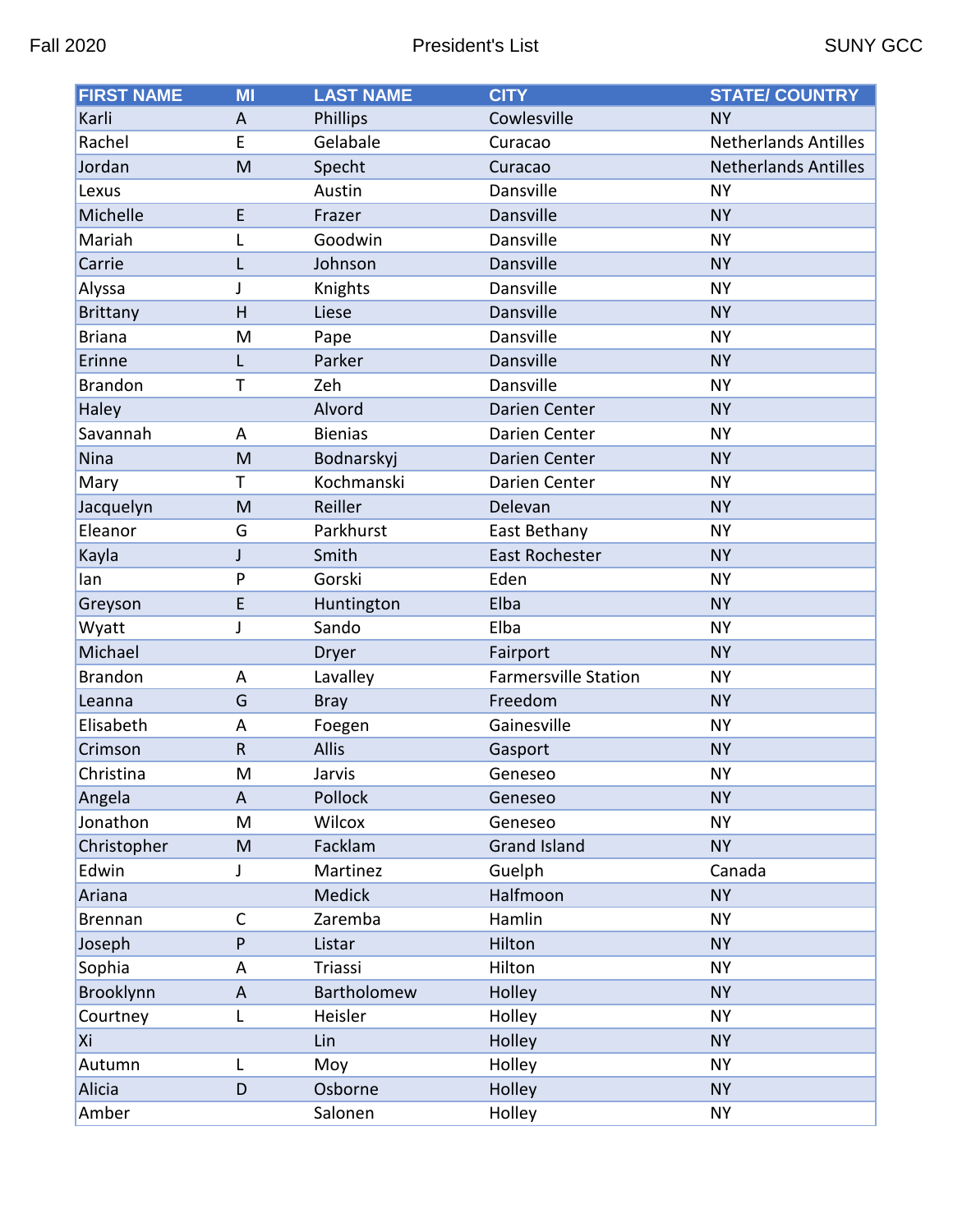| <b>FIRST NAME</b> | MI           | <b>LAST NAME</b> | <b>CITY</b>          | <b>STATE/ COUNTRY</b> |
|-------------------|--------------|------------------|----------------------|-----------------------|
| Amanda            |              | Schunk           | Holley               | <b>NY</b>             |
| Melissa           | A            | Snider           | Holley               | <b>NY</b>             |
| Abigail           | $\sf R$      | Willis           | Holley               | <b>NY</b>             |
| <b>Brooke</b>     | E            | Erion            | Honeoye Falls        | <b>NY</b>             |
| Chodie            | M            | Halligan         | <b>Honeoye Falls</b> | <b>NY</b>             |
| Haley             |              | Timothy          | Hornell              | <b>NY</b>             |
| Yoshinori         |              | Nakano           | Ibaraki Daigo        | Japan                 |
| Rikuya            |              | Sato             | Ichikawa             | Japan                 |
| Collin            | $\mathsf{R}$ | Church           | Java Center          | <b>NY</b>             |
| Mizuho            |              | Tachiyama        | Kagoshima            | Japan                 |
| Taichi            |              | Miyagawa         | Kaizuka-Shi. Osaka   | Japan                 |
| Miku              |              | Uchida           | Kanagawa             | Japan                 |
| Minakshi          |              | Кc               | Kathmandu            | Nepal                 |
| Ammi              |              | Hayakawa         | Kobe, Hyogo          | Japan                 |
| Rara              |              | Inazu            | Kochi                | Japan                 |
| Raiya             |              | Iguchi           | Kyoto, Kyoto         | Japan                 |
| Isabel            | M            | Farley           | Lancaster            | <b>NY</b>             |
| Hallie            |              | Lorenc           | Lancaster            | <b>NY</b>             |
| Riannon           |              | Sanford          | Lansing              | MI                    |
| Kiaya             | M            | Condidorio       | Le Roy               | <b>NY</b>             |
| Morgan            | ${\sf N}$    | Ferrara          | Le Roy               | <b>NY</b>             |
| Mia               |              | Hampton          | Le Roy               | <b>NY</b>             |
| Riley             | W            | Heaman           | Le Roy               | <b>NY</b>             |
| Amy               | E            | Lowe             | Le Roy               | <b>NY</b>             |
| Mary              | $\mathsf{C}$ | Miceli           | Le Roy               | <b>NY</b>             |
| Marshall          | L            | Schultz          | Le Roy               | <b>NY</b>             |
| Carley            | P            | <b>Stauffer</b>  | Le Roy               | <b>NY</b>             |
| Elise             | Α            | Adams            | Lima                 | <b>NY</b>             |
| Michelle          | M            | Williams         | Limestone            | <b>NY</b>             |
| Gabrielle         |              | Cayouette        | Livonia              | <b>NY</b>             |
| Joshua            | D            | Fahmer           | Lockport             | <b>NY</b>             |
| Bernardo          |              | Lobato Strehl    | Lockport             | <b>NY</b>             |
| Julie             | B            | Schuster         | Lockport             | <b>NY</b>             |
| Mason             | R            | Boyd             | Lyndonville          | <b>NY</b>             |
| Tiffany           | M            | Pfeiffer         | Machias              | <b>NY</b>             |
| Rebecca           | Α            | <b>Allis</b>     | Medina               | <b>NY</b>             |
| Cody              | D            | Crane            | Medina               | <b>NY</b>             |
| Kimberly          | P            | Eick             | Medina               | <b>NY</b>             |
| Kaela             | К            | Grosslinger      | Medina               | <b>NY</b>             |
| Terry             | J            | Kingdollar       | Medina               | <b>NY</b>             |
| Ashton            | E            | Laird            | Medina               | <b>NY</b>             |
| Amandaleah        |              | Lambert          | Medina               | <b>NY</b>             |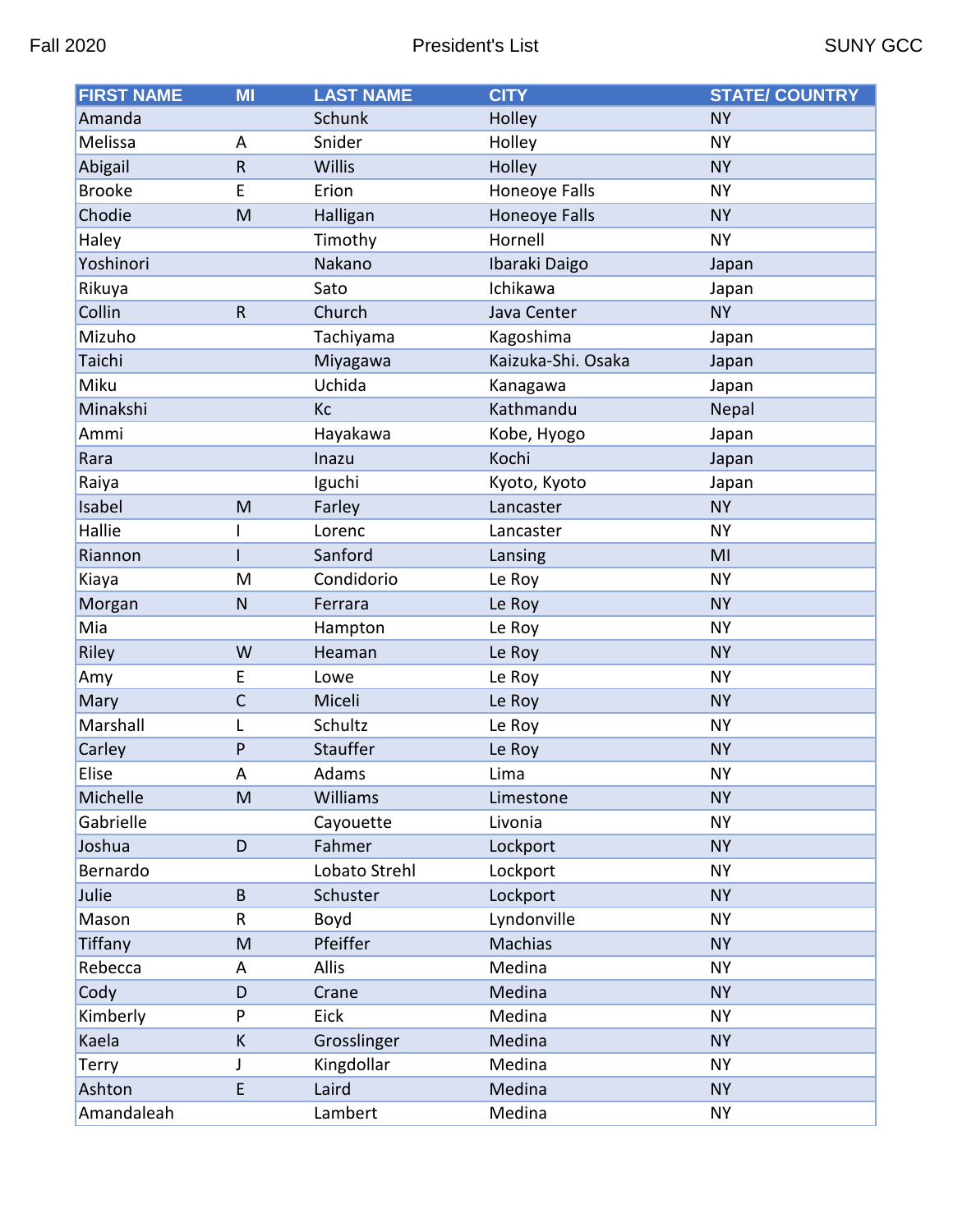| <b>FIRST NAME</b> | MI             | <b>LAST NAME</b> | <b>CITY</b>         | <b>STATE/ COUNTRY</b> |
|-------------------|----------------|------------------|---------------------|-----------------------|
| Laurie            | К              | Marchner         | Medina              | <b>NY</b>             |
| Taylor            | N              | Schaal           | Medina              | <b>NY</b>             |
| Michelle          | M              | Wright           | Medina              | <b>NY</b>             |
| Miranda           | L              | McCauley         | Middleport          | <b>NY</b>             |
| Gillian           | ı              | Schyve           | Middleport          | <b>NY</b>             |
| Nao               |                | Furukawa         | Miyagi              | Japan                 |
| Melissa           |                | Huffman          | <b>Mount Morris</b> | <b>NY</b>             |
| Jose              | A              | Carpena          | North Miami Beach   | FL.                   |
| Kimberly          | $\mathsf{N}$   | McDowell         | Nunda               | <b>NY</b>             |
| Dustyn            | Τ              | Zangerle         | Nunda               | <b>NY</b>             |
| <b>Brianna</b>    | $\overline{O}$ | Greene           | Oakfield            | <b>NY</b>             |
| <b>Brenna</b>     | L              | Ilacqua          | Oakfield            | <b>NY</b>             |
| Cierra            | N              | Tiede            | Oakfield            | <b>NY</b>             |
| Emily             | $\sf R$        | Craver           | Ontario             | <b>NY</b>             |
| Jonathan          | $\overline{A}$ | <b>Toro Mesa</b> | Oranjestad          | Aruba                 |
| Sayaka            |                | Hisayama         | Osaka, Osaka        | Japan                 |
| Conley            |                | Ratzlaff         | Oswego              | <b>NY</b>             |
| Abby              | M              | Durr             | Penfield            | <b>NY</b>             |
| Cambree           | $\mathsf{C}$   | Kenyon           | Perry               | <b>NY</b>             |
| Hayden            | К              | Langless         | Perry               | <b>NY</b>             |
| Cole              | $\mathsf J$    | Leitten          | Perry               | <b>NY</b>             |
| Katelyn           | E              | Mason            | Perry               | <b>NY</b>             |
| Jacob             | M              | Patrick          | Perry               | <b>NY</b>             |
| Andrew            | D              | Wilcox           | Perry               | <b>NY</b>             |
| Futa              |                | Kubo             | Queensland          | Australia             |
| Davina            | A              | <b>Birch</b>     | Rochester           | <b>NY</b>             |
| Isabella          | $\overline{A}$ | Callari          | Rochester           | <b>NY</b>             |
| Tara              |                | Carlson          | Rochester           | <b>NY</b>             |
| Ashley            | B              | Clark            | Rochester           | <b>NY</b>             |
| Benjamin          | R              | Dudley           | Rochester           | <b>NY</b>             |
| Alexa             | ${\sf R}$      | Gormican         | Rochester           | <b>NY</b>             |
| Gary              | E              | Henry            | Rochester           | <b>NY</b>             |
| Vidaliz           |                | Lespier          | Rochester           | <b>NY</b>             |
| Sheree            |                | <b>Nellons</b>   | Rochester           | <b>NY</b>             |
| Lucy              | B              | O'Neill          | Rochester           | <b>NY</b>             |
| Samantha          | ${\sf R}$      | Reilich          | Rochester           | <b>NY</b>             |
| Luke              |                | Rohan            | Rochester           | <b>NY</b>             |
| Kaylin            | N              | Schlonski        | Rochester           | <b>NY</b>             |
| Hannah            | E              | Stone            | Rochester           | <b>NY</b>             |
| Michael           | J              | Tomasino         | Rochester           | <b>NY</b>             |
| Ashanti           | A              | McCollin         | Roosevelt           | <b>NY</b>             |
| Abigail           |                | Chapus           | Rush                | <b>NY</b>             |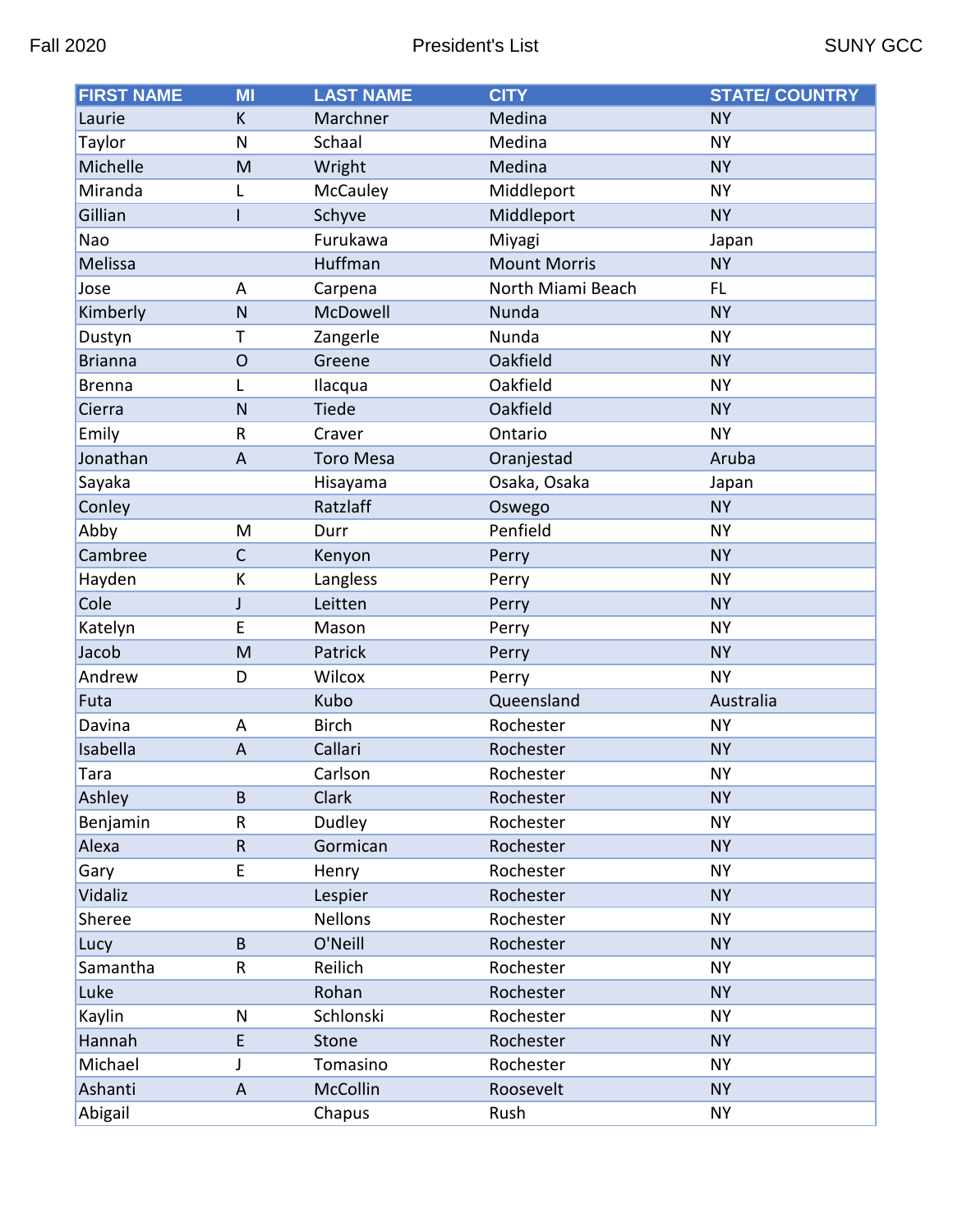| <b>FIRST NAME</b>     | <b>MI</b>    | <b>LAST NAME</b> | <b>CITY</b>           | <b>STATE/ COUNTRY</b> |
|-----------------------|--------------|------------------|-----------------------|-----------------------|
| Ayami                 |              | Kusumi           | Saitama-City Saitama  | Japan                 |
| Makenzy               | A            | <b>Brunner</b>   | Sandusky              | <b>NY</b>             |
| David                 | J            | Sheldon          | <b>Silver Creek</b>   | <b>NY</b>             |
| Sarah                 | $\mathsf{C}$ | Phillips         | <b>Silver Springs</b> | <b>NY</b>             |
| Kellie                |              | <b>Brewer</b>    | Sodus                 | <b>NY</b>             |
| Kali                  |              | lacucci          | Spencerport           | <b>NY</b>             |
| Josef                 | E.           | Scheel           | Spencerport           | <b>NY</b>             |
| Gia                   | M            | Surace           | Spencerport           | <b>NY</b>             |
| Allison               |              | <b>Tabone</b>    | Spencerport           | <b>NY</b>             |
| Danneillia            | A            | Haughton         | St James #1 PO        | Jamaica               |
| Kathryn               | F            | Johnson          | Stafford              | <b>NY</b>             |
| Daniel                | J            | Young            | Stafford              | <b>NY</b>             |
| Seth                  | A            | Kirsch           | Strykersville         | <b>NY</b>             |
| Shiori                |              | Tokuda           | Suita.osaka           | Japan                 |
| Yuka                  |              | Ito              | Tokyo                 | Japan                 |
| Yuki                  |              | Kajima           | Tokyo                 | Japan                 |
| Miyabi                |              | Kondo            | Tokyo                 | Japan                 |
| Ayano                 |              | Tanaka           | Tokyo                 | Japan                 |
| Madeline              | K            | Derisley         | Tonawanda             | <b>NY</b>             |
| Rachael               | A            | Klinger          | Varysburg             | <b>NY</b>             |
| Mercie                | M            | Nicol            | Victor                | <b>NY</b>             |
| Zachary               | R            | Hellwig          | Warsaw                | <b>NY</b>             |
| Rachael               | M            | Hinz             | Warsaw                | <b>NY</b>             |
| Mallory               | J            | Hulme            | Warsaw                | <b>NY</b>             |
| Me'ilanikealohakeak I |              | Nelson           | Warsaw                | <b>NY</b>             |
| Taylor                | E            | Rhinehart        | Warsaw                | <b>NY</b>             |
| <b>Thomas</b>         | E            | Robertson        | Warsaw                | <b>NY</b>             |
| Isaac                 |              | Strusinski       | Warsaw                | <b>NY</b>             |
| Jeremy                | J            | Swain            | Warsaw                | <b>NY</b>             |
| Johna                 | B            | Costa            | Waterloo              | <b>NY</b>             |
| Ashley                | E            | Hearn            | Waterloo              | <b>NY</b>             |
| Grace                 | К            | Hayes            | Waterport             | <b>NY</b>             |
| Laura                 |              | <b>Becker</b>    | Wayland               | <b>NY</b>             |
| Kala                  | G            | Gielen           | Wayland               | <b>NY</b>             |
| Amanda                |              | Nooitgedagt      | Webster               | <b>NY</b>             |
| Sherry                | M            | Sekaz            | Webster               | <b>NY</b>             |
| Kristen               | M            | <b>Mills</b>     | Wellsville            | <b>NY</b>             |
| Lila                  |              | Kohistani        | West Henrietta        | <b>NY</b>             |
| Madison               | A            | White            | West Henrietta        | <b>NY</b>             |
| Kaitlyn               | N            | Yoder            | West Henrietta        | <b>NY</b>             |
| Alyson                | L            | Labarr           | Williamson            | <b>NY</b>             |
| Liam                  | J            | Raines           | Wyoming               | <b>NY</b>             |